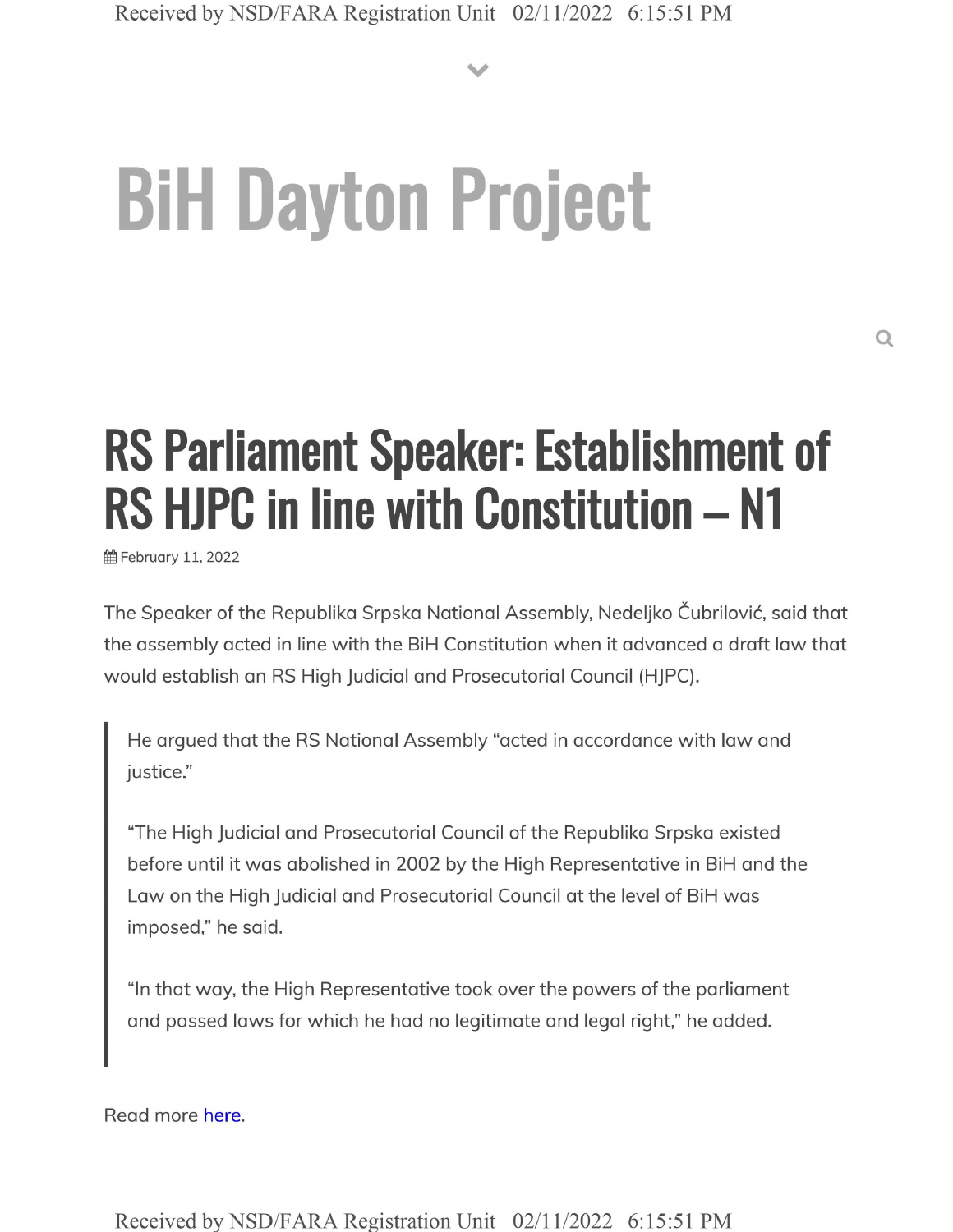« Cvijanović: PIC should encourage internal dialogue - SRNA

### **RELATED POSTS**



# **Cvijanovic: PIC should encourage internal dialogue - SRNA**

**曲 February 11, 2022** 



#### **RS industrial sales up 23.8% in <sup>2021</sup> - SeeNews** §§ February 9, 2022